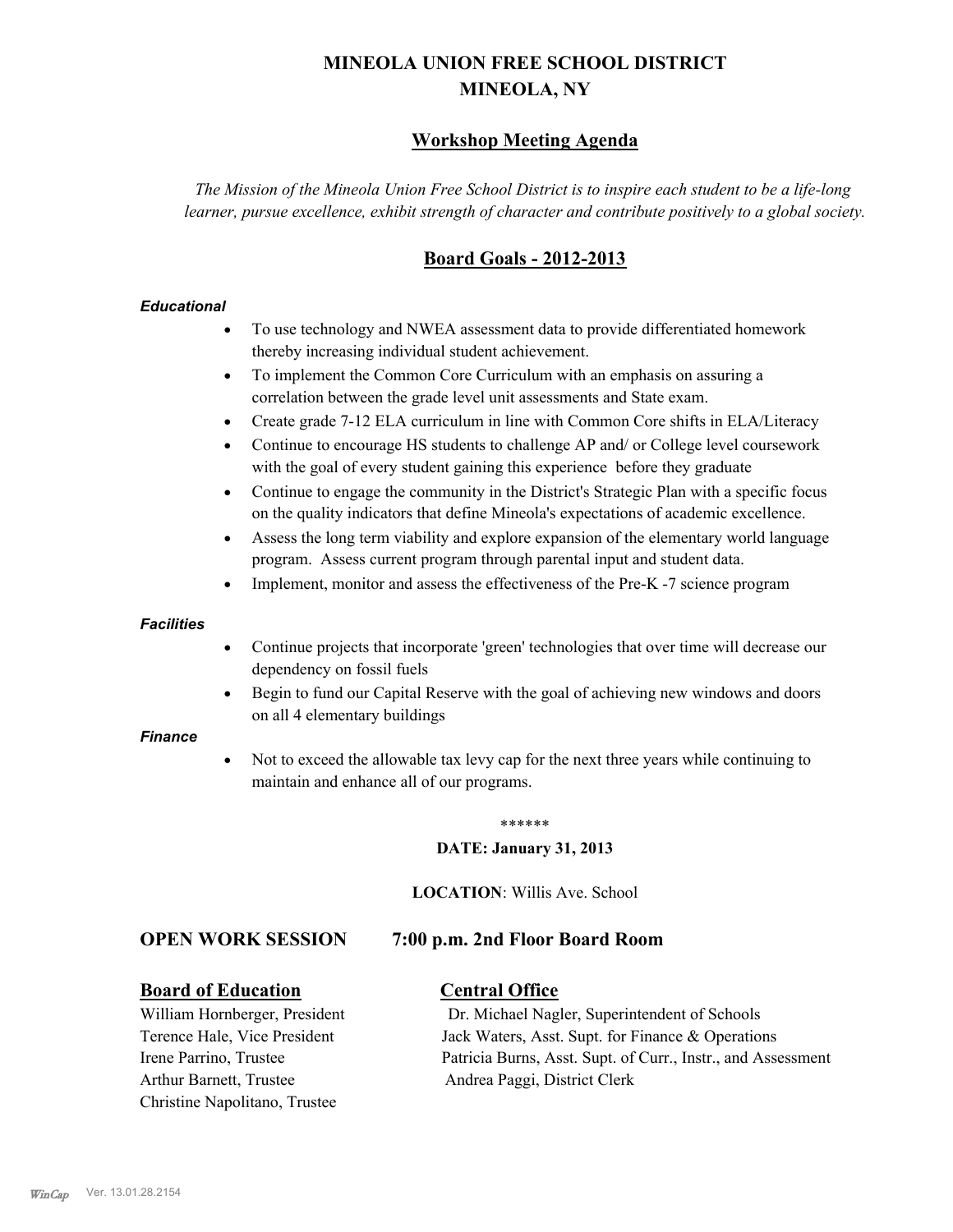**A. Call to Order B. Pledge of Allegiance C. Reading of Mission D. Moment of Silent Meditation E. Dais & Visitor Introductions F. High School Student Organization Report G. Old Business**

**H. New Business**

#### **DASNY GRANT**

**RESOLUTION # 38 - Whereas**, the School District was previously awarded a \$50,000 grant from the State of New York pursuant to the Community Capital Assistance Program ("CCAP") administered through the Dormitory Authority of the State of New York ("DASNY") to "Expand and Renovate the Meadow Drive Elementary School Library" (Project ID #2240, Grant ID #2387); and

**Whereas**, disbursement of the said grant is administered pursuant to a Grant Disbursement Agreement provided by DASNY on January 10, 2013, now therefore be it

**Resolved**, that the said Grant Disbursement Agreement be and the same is hereby approved, and the Superintendent of Schools is authorized to execute same on behalf of the School District, and be it further

**Resolved**, that all actions of Administration of the School District taken in connection with the application for and receipt of the said grant be and the same are hereby ratified and confirmed.

| <b>Motion:</b><br>Second: |     |  |
|---------------------------|-----|--|
| Yes:                      | No: |  |
|                           |     |  |
|                           |     |  |
|                           |     |  |
|                           |     |  |
|                           |     |  |

**Passed: \_\_\_\_\_\_\_\_\_\_\_\_\_**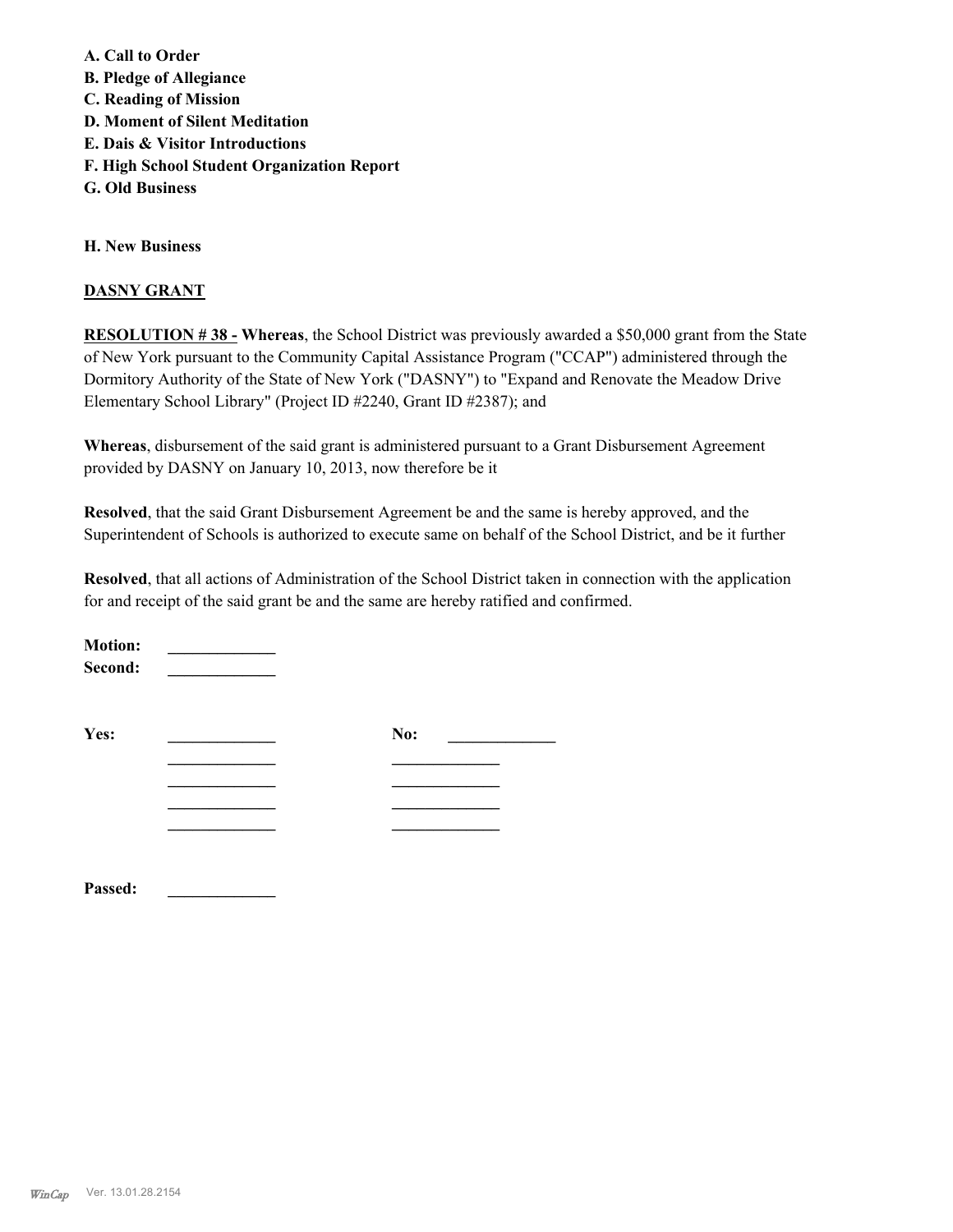#### **New Business (continued)**

#### **Election District Change**

**RESOLUTION # 39- RESOLVED**, by the Board of Education of the Mineola Union Free School District that Election Districts previously established pursuant to Section 2017 of the Education Law be and the same are hereby modified such that, commencing with Annual and Special Meetings and Elections of the voters of the School District conducted more than thirty (30) days after the adoption of this resolution, the School District shall be divided into two (2) election districts; and be it further

**RESOLVED**, that subject to a list maintained in the Office of the District Clerk, identifying, by US Postal Service Zip Code, those streets, all or portions of which are within the School District, the boundaries of the said two election districts shall be described, and the polling place in each designated, as follows:

#### **Election District #1**

#### Polling Place: **Jackson Avenue Elementary School**

All those portions of the School District which are located within the US Postal Service Zip Codes 11501 and 11040.

#### **Election District #2**

#### Polling Place: **Meadow Drive Elementary School**

 All those portions of the School District which are located within the US Postal Service Zip Codes 11507, 11577, and 11596.

| <b>Motion:</b><br>Second: |     |  |
|---------------------------|-----|--|
| Yes:                      | No: |  |
|                           |     |  |
|                           |     |  |
|                           |     |  |
|                           |     |  |
|                           |     |  |

**Passed: \_\_\_\_\_\_\_\_\_\_\_\_\_**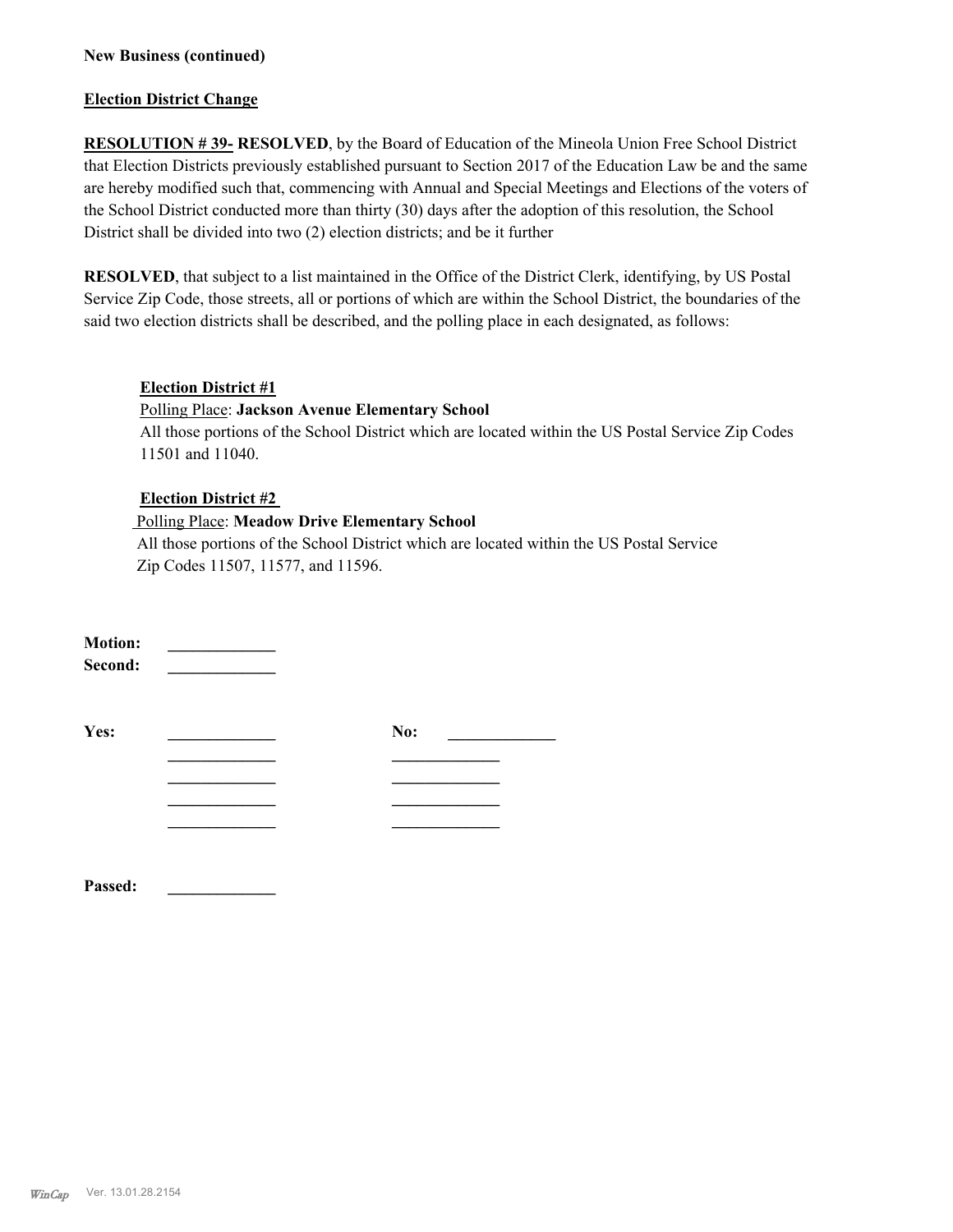#### **New Business (continued)**

#### **Jackson Avenue School Kitchen Renovation**

**RESOLUTION # 40- WHEREAS**, the Board of Education of theMineola Union Free School District desires to embark upon a capital improvement project at the Jackson Avenue School for a kitchen renovationand

**WHEREAS,** said capital improvement project at Jackson Avenue School, is subject to classification under the State Environmental Quality Review Act (SEQRA); and

**WHEREAS**, replacement, rehabilitation or reconstruction of a structure or facility, in kind, on the same site, including upgrading buildings to meet building or fire codes, unless such action meets or exceeds any of the thresholds in section 617.4 of this part, are classified as Type II Actions under the current Department of Environmental Conservation SEQRA Regulations (Section 6 NYCRR 617.5 (2)); and

**WHEREAS**, the SEQR Regulations declare Type II Actions to be actions that have no significant impact on the environment and require no further review under SEQRA; and

**WHEREAS**, the Board of Education, as the only involved agency, has examined all information related to the capital improvement project and has determined that the capital improvement project forrenovations and improvements to Jackson Avenue Schoolis classified as a Type II Action pursuant to Section 617.5(2) of the SEQRA Regulations;

**NOW, THEREFORE, BE IT RESOLVED** that the Board of Education hereby declares itself lead agency in connection with the requirements of the State Environmental Quality Review Act; and

**BE IT FURTHER RESOLVED** that the Board of Education hereby declares that the renovations and improvements to Jackson Avenue School is a Type II Action, which requires no further review under SEQRA; and

**BE IT FURTHER RESOLVED**, that the Board of Education hereby shall forward an official copy of this Resolution to the New York State Education Department together with a copy of the correspondence from the New York State Office of Parks, Recreation and Historic Preservation in connection with its request for approval of the listed projectsfrom the New York State Education Department.

| <b>Motion:</b><br>Second: |     |
|---------------------------|-----|
| Yes:                      | No: |
|                           |     |
|                           |     |
|                           |     |
| Passed.                   |     |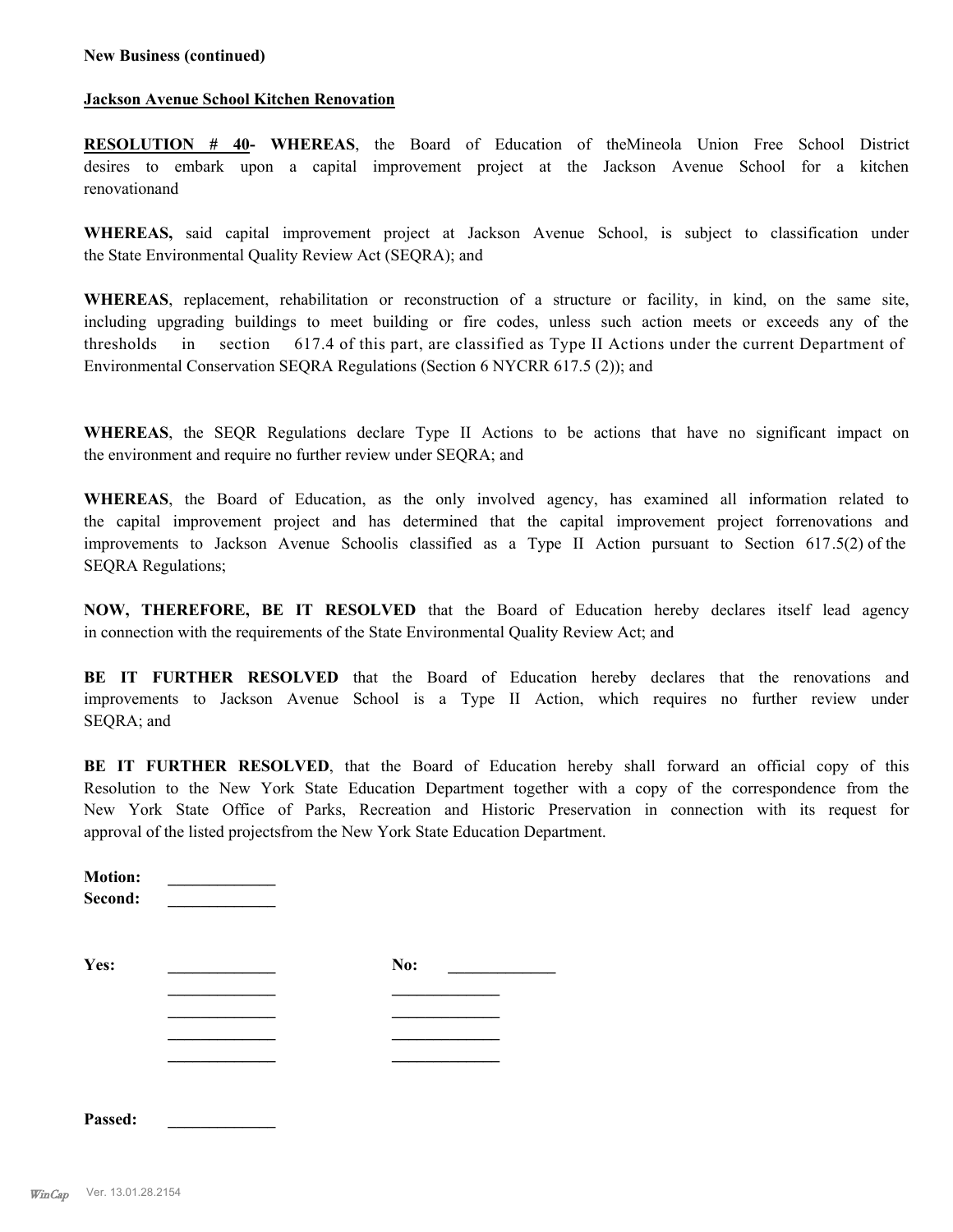#### **I. Consensus Agenda**

| <b>RESOLUTION #41-BE IT RESOLVED</b> that the Board of Education approves the consensus |
|-----------------------------------------------------------------------------------------|
| agenda items I.1.a. through I.4.c.1, as presented.                                      |

| <b>Motion:</b><br>Second: |     |
|---------------------------|-----|
| Yes:                      | No: |
|                           |     |
|                           |     |
|                           |     |
|                           |     |
|                           |     |
|                           |     |

**Passed: \_\_\_\_\_\_\_\_\_\_\_\_\_**

## 1. **Instruction**

- a. Resignation(s)
- That the Board of Education accepts the resignation of Kristen L. Ronan, 45 Day Substitute Teacher, for Elizabeth Goldman, effective January 17, 2013. 1.
- b. Leave(s) of Absence/Child Rearing
- That the Board of Education grants a request to Kim Morrissey, for an unpaid Leave of Absence, for child-rearing purposes, effective December 10, 2012 to June 30, 2013. 1.
- c. Appointments Instruction
- The Board of Education approves the appointment of Carmen Vazquez, to the probationary position of ESL Teacher with a salary of MA+30, Step 2, \$75,120 prorated. Start date: February 11, 2013. Probationary period: February 11, 2013 to February 10, 2015. 1.
- d. Appointments 45 Day Subs
- The Board of Education approves the appointment of Michelle Topel, to the position of 45 Day Substitute Teacher for Elizabeth Goldman, at Jackson Avenue, effective January 18, 2013 to on or before June 30, 2013; salary: Days 1-20, \$100.00, Days 21-39 \$110.00, Days 40-45 \$120, Day 46 contract salary BA, Step 1, \$58,123 pro-rated. 1.
- e. Retirement(s) Instruction
- That the Board of Education accepts, with regret, the resignation of Maureen A. Cromwell, for the purposes of retirement, effective June 30, 2013. 1.
- That the Board of Education accepts, with regret, the resignation of Sherry E. Leibowitz, for the purpose of retirement, effective June 30, 2013. 2.
- Appointment(s) Coaches f.

That the Board of Education approves the appointment of the following coaches for 2012-2013 year:

| <b>POSITION</b>  | <b>EMPLOYEE NAME</b> | <b>STEP</b> | STIPEND    |
|------------------|----------------------|-------------|------------|
| Baseball-Varsity | Helmut Bohringer     |             | \$8,291.00 |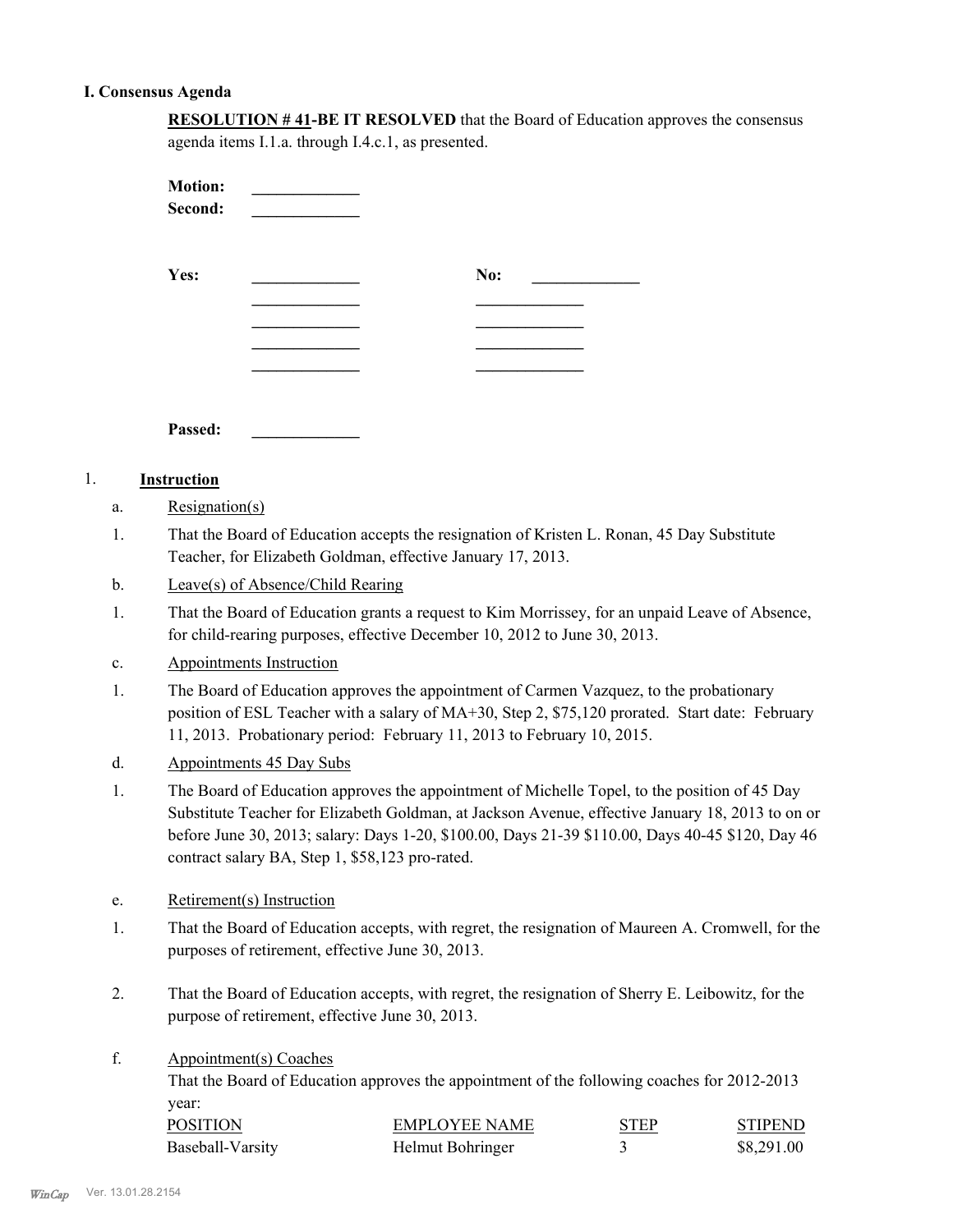| <b>POSITION</b>                   | <b>EMPLOYEE NAME</b>    | <b>STEP</b>    | <b>STIPEND</b> |
|-----------------------------------|-------------------------|----------------|----------------|
| Baseball-Varisty-Asst             | Michael A. Tavernite    | $\overline{2}$ | \$4,840.00     |
| Baseball-JV                       | Christopher M. Schacca  | $\overline{2}$ | \$5,076.00     |
| Baseball-Junior High              | William G. Digennaro    | 3              | \$5,406.00     |
| Baseball-8th grade                | Dominick J. Tolipano    | 3              | \$5,406.00     |
| Lacrosse-Varsity                  | Glenn M. Cocoman        | 3              | \$8,283.00     |
| Lacrosse-Boys Varsity Asst        | Matthew Antoniou        | 3              | \$5,635.00     |
| Lacrosse-Boys Junior Varsity      | Thomas J. Oswald        | 3              | \$5,741.00     |
| Lacrosse-7/8 Boys                 | Mark Miller             | 3              | \$5,388.00     |
| Lacrosse-Boys Jr. High Asst       | Joseph P. Cerulli       | 2              | \$4,228.00     |
| <b>Track-Boys Varsity Spring</b>  | John E. Fretz           | 2              | \$6,919.00     |
| <b>Track-Girls Varsity Spring</b> | Thomas J. Leninger      | 3              | \$7,770.00     |
| Softball-Varsity                  | <b>Anthony Tramonte</b> | 3              | \$8,283.00     |
| Softball Varisty Asst             | Caitlin T. Orlando      | 2              | \$4,944.00     |
| Softball-7th Grade                | Vanessa Casper          | 3              | \$5,025.00     |
| Softball-8th Grade                | Katelyn E. Maroney      | 2              | \$4,407.00     |
| Lacrosse-GirlsVarsity             | Frank J. Massaro        | 3              | \$8,283.00     |
|                                   |                         |                |                |

#### Appointment(s) Club/Stipends g.

That the Board of Education approves the following Club/stipend recommendatios for 2012-2013 year:

| <b>POSITION</b>                   | <b>EMPLOYEE NAME</b>   | <b>STIPEND</b>   |
|-----------------------------------|------------------------|------------------|
| 8/9 Musical Stage                 | Paul A. Sommer(.5)     | .5 of \$1,775.00 |
| Construction                      |                        |                  |
| 8/9 Musical Stage                 | Vincent Tunkel(.5)     | .5 of \$1,775.00 |
| Construction                      |                        |                  |
| 8/9 Musical Technical             | Donald R. Carreras Jr. | \$1,420.00       |
| Director                          |                        |                  |
| $10/11/12$ Musical                | Donald R. Carreras Jr  | \$2,130.00       |
| <b>Technical Director</b>         |                        |                  |
| <b>Musical Technical Director</b> | Donald R. Carreras Jr  | \$1,420.00       |
| - MS                              |                        |                  |

#### Appointment(S) Marching Band Staff h.

That the Board of Education approves the following staff members for the Marching Band trip:

|    | <b>POSITION</b>            | EMPLOYEE NAME       |
|----|----------------------------|---------------------|
| 1. | Marching Band Florida Trip | Frank N. Mauriello  |
|    | Chaperone                  |                     |
| 2. | Marching Band Florida Trip | Anthony J. Demarino |
|    | Chaperone                  |                     |
| 3. | Marching Band Florida Trip | Michael R. Coppola  |
|    | Chaperone                  |                     |
| 4  | Marching Band Florida Trip | Timothy M. Doran    |
|    | Chaperone                  |                     |
| 5. | Marching Band Florida Trip | Lisa D. Granath     |
|    | Chaperone                  |                     |
| 6. | Marching Band Florida Trip | Lauren M. Granath   |
|    | Chaperone                  |                     |
| 7. | Marching Band Florida Trip | Amanda Alves        |
|    | Chaperone                  |                     |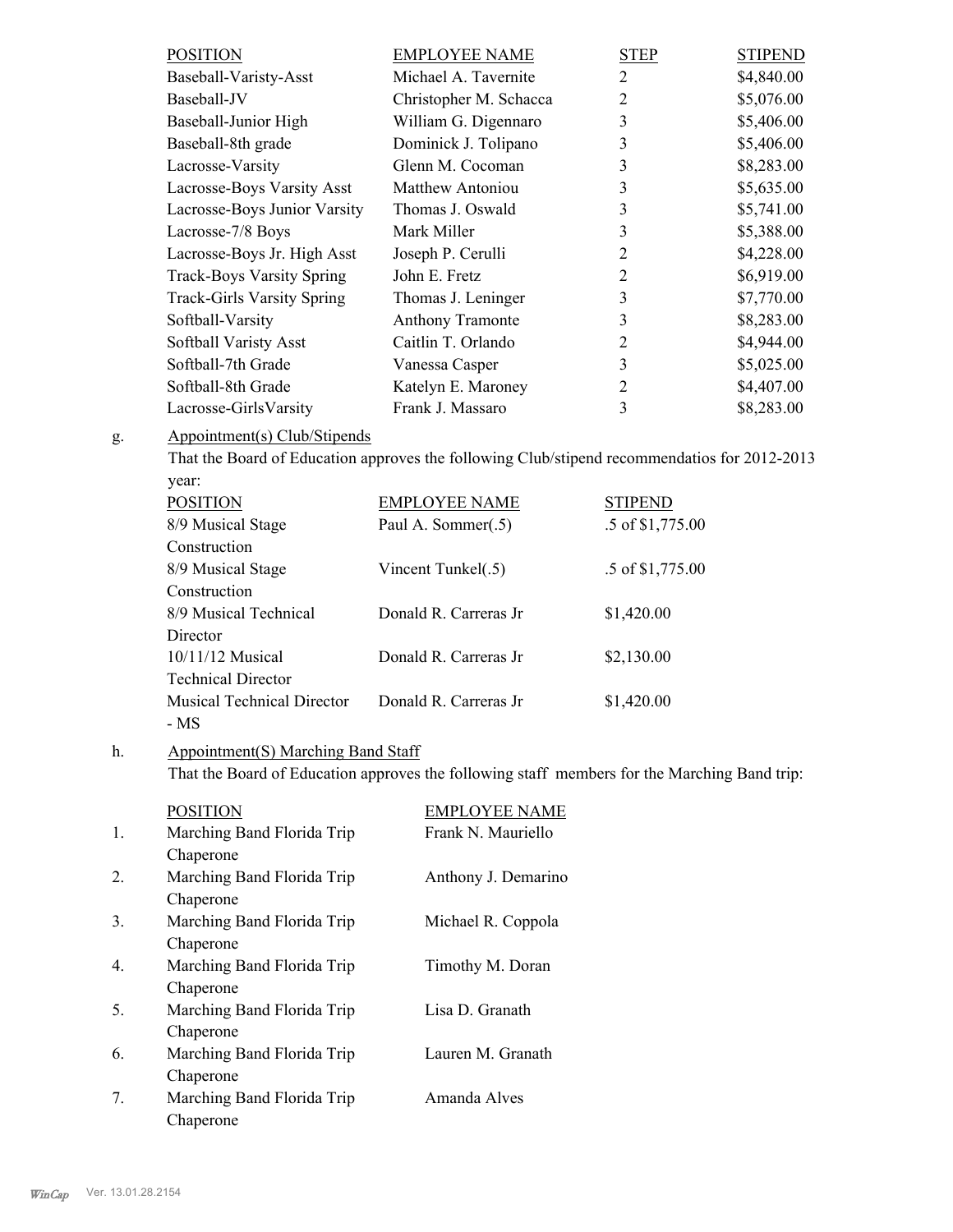## 2. **Instruction: Committee on Special Education**

That the Board of Education approves the CSE/CPSE/SCSE recommendations for programs and services for students with IEPs for the time period from 11/1/12- 12/31/12. Please be advised that all of the parents have received the student's IEP and a copy of their DUE process rights.

# 3. **Instruction: Contracted**

a. That the Board of Education accepts the Memorandum of Agreement between St. James Tutoring and the Mineola Union Free School District to provide tutoring services during the 2012- 2013 school year.

# 4. **Civil Service**

- a. Appointments
- That the Board of Education approve the appointment of Elena Bearese, to the position of Clerical Sub, effective February 4, 2013. Salary will be \$12.32 per hour. 1.
- That the Board of Education approve the appointment of Madeline Cegelski, to the position of Clerical Sub, effective February 4, 2013. Salary will be \$12.32 per hour. 2.
- That the Board of Education approve the appointments of Anne Rega, to the positions of Clerical Sub and Teacher Aide Sub, effective February 4, 2013. Salary will be \$12.32 for Clerical and \$13.74 for Teacher Aide per hour. 3.
- That the Board of Education approve the appointment of Georgette Strobel, to the position of Clerical Sub, effective February 4, 2013. Salary will be \$12.32 per hour. 4.
- That the Board of Education approve the appointment of Franco Hughes, to the position of Custodial Sub, effective February 4, 2013. Salary will be \$12.25 per hour. 5.

## b. Leave(s) of Absence

- That the Board of Education approve a paid Medical Leave of Absence to Felix Cappuccio, 12 month Bus Driver, effective January 7, 2013. Approximate return is in two weeks but at doctor's discretion. 1.
- That the Board of Education approve a paid Medical Leave of Absence to Laurie Seedorf, 12 month Sr. Typist Clerk at Jackson Avenue School, effective January 22, 2013. Return will be approximately 10 weeks and at doctor's discretion. 2.
- c. Appointments
- That the Board of Education approve the reappointment of Nicole Matzer, to the position of Clerical Sub, effective February 4, 2013. Salary will be \$12.32 per hour. 1.

## **J. Superintendent's Report**

Superintendent of Schools' Reports for 1/31/13 Presentations: 1. Athletics Program

## Superintendent Comments